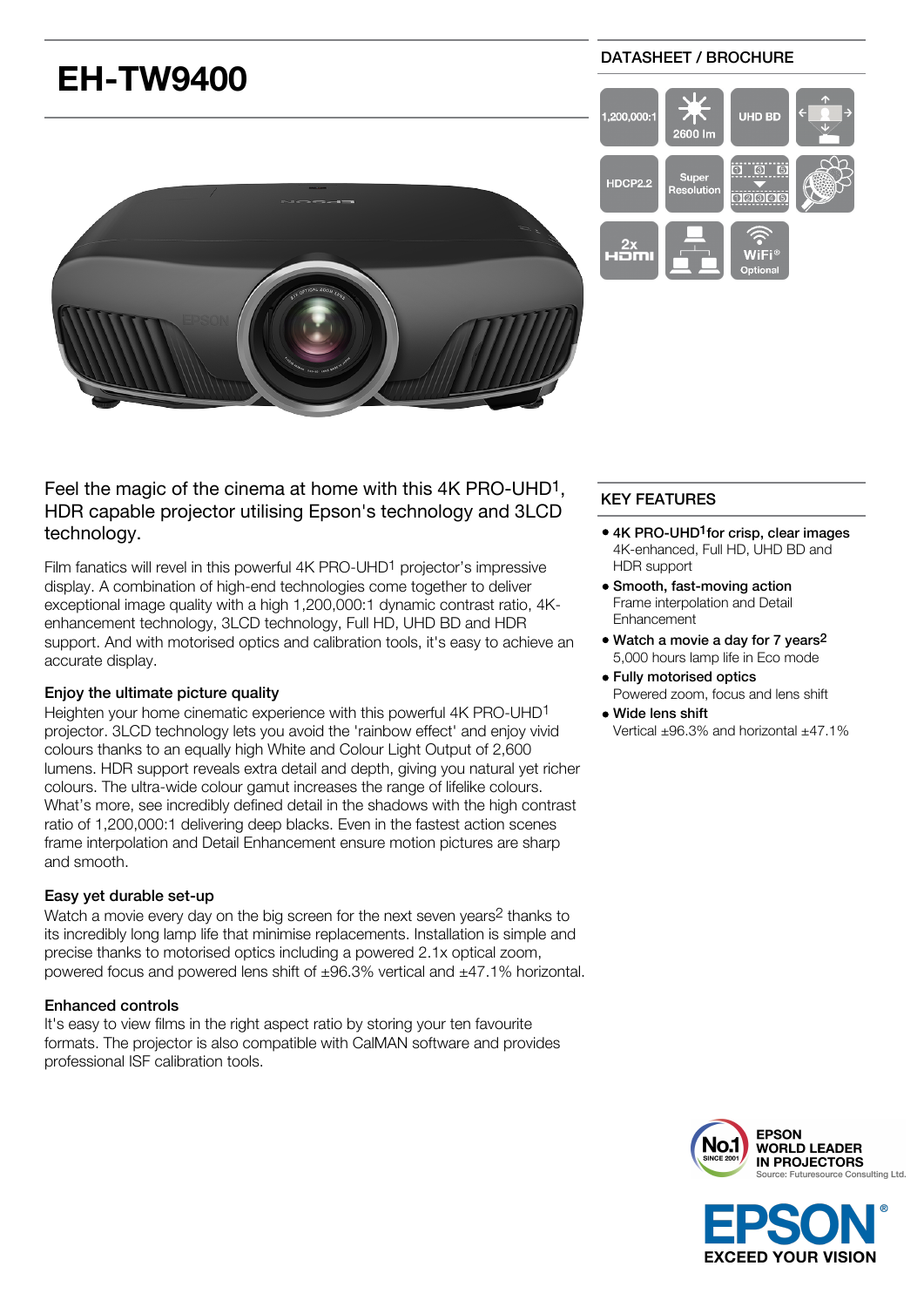# PRODUCT SPECIFICATIONS

| <b>TECHNOLOGY</b>          |                                                                                                 |
|----------------------------|-------------------------------------------------------------------------------------------------|
| <b>Projection System</b>   | 3LCD Technology, RGB liquid crystal shutter                                                     |
| <b>LCD Panel</b>           | 0,74 inch with MLA (D9)                                                                         |
| <b>IMAGE</b>               |                                                                                                 |
| <b>Colour Light Output</b> | 2.600 lumen                                                                                     |
| White Light Output         | 2.600 lumen                                                                                     |
| Resolution                 | Full HD 1080p, 1920 x 1080, 16:9                                                                |
| <b>Contrast Ratio</b>      | 1.200.000:1                                                                                     |
| Lamp                       | UHE, 250 W, 3.500 h durability, 5.000 h durability (economy mode)                               |
| <b>Keystone Correction</b> | Manual vertical: $\pm$ 30 $^{\circ}$                                                            |
| <b>Colour Reproduction</b> | upto 1.07 billion colours                                                                       |
| <b>High Definition</b>     | 4K enhancement                                                                                  |
| <b>Aspect Ratio</b>        | 16:9                                                                                            |
| Light source               | Lamp                                                                                            |
|                            |                                                                                                 |
| <b>OPTICAL</b>             |                                                                                                 |
| <b>Projection Ratio</b>    | $1,35 - 2,84.1$                                                                                 |
| Zoom                       | Motorized, Factor: 2,1                                                                          |
| Lens Shift                 | Motorized - Vertical $\pm$ 96,3 %, horizontal $\pm$ 47,1 %                                      |
| Lens position memory       | 10 positions                                                                                    |
| Image Size                 | 50 inches - 300 inches                                                                          |
|                            | Projection Distance Wide/Tele 3 m - 6,3 m (100 inch screen)                                     |
| <b>Focal Distance</b>      | 22,5 mm - 46,7 mm                                                                               |
| Focus                      | Motorized                                                                                       |
| <b>CONNECTIVITY</b>        |                                                                                                 |
| Interfaces                 | USB 2.0 Type A, USB 2.0 Type B (Service Only), RS-232C, WLAN (optional), Trigger out, VGA       |
|                            | in, HDMI in (2x), HDMI (HDCP 2.2), Ethernet Interface (1000 Base-T/ 100-Base TX/ 10-Base-T)     |
| Epson iProjection App      | Ad-Hoc / Infrastructure                                                                         |
| <b>ADVANCED FEATURES</b>   |                                                                                                 |
| 3D                         | Active                                                                                          |
| 2D Colour Modes            | Dynamic, Natural, Cinema, Digital Cinema, Bright Cinema                                         |
| <b>3D Colour Modes</b>     | 3D Dynamic, 3D Cinema                                                                           |
| <b>Features</b>            | 3D depth adjustment, 4K enhancement, DCI colour gamut, Epson Cinema Filter, Epson Super         |
|                            | White, Frame interpolation, ISF certification, Lens position memory, Super resolution, Wireless |
|                            | <b>LAN</b> capable                                                                              |
|                            |                                                                                                 |
| <b>GENERAL</b>             |                                                                                                 |
| <b>Energy Use</b>          | 355 W, 271 W (economy), 0,35 W (standby), On mode power consumption as defined in JBMS-         |
|                            | 84 314 W                                                                                        |
| <b>Product dimensions</b>  | 520 x 450 x 193 mm (Width x Depth x Height)                                                     |
| Product weight             | 11 kg                                                                                           |
| Noise Level                | Normal: 24 dB (A) - Economy: 20 dB (A)                                                          |
| Colour                     | <b>Black</b>                                                                                    |
| OTHER                      |                                                                                                 |
| Warranty                   | 24 months Carry in, Lamp: 24 months or 3.000 h                                                  |
|                            |                                                                                                 |

#### **EH-TW9400**

## WHAT'S IN THE BOX

- HDMI Cable Clamp
- Main unit
- Power cable
- Remote control with background light incl. batteries
- User's Manual Set